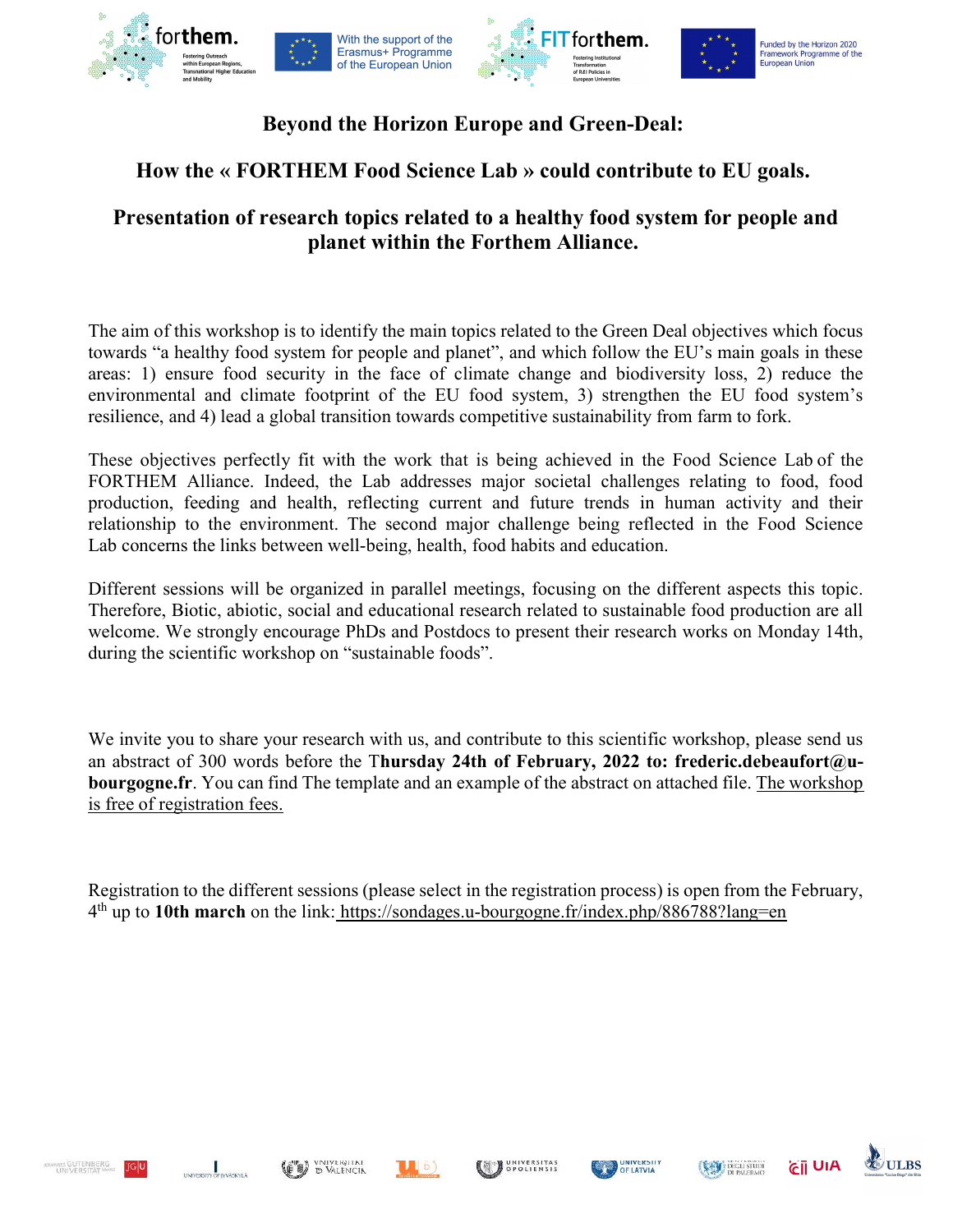









#### Programme:

|                  | DAY <sub>1</sub>                                                                                       | DAY <sub>2</sub>                                                                                   | DAY <sub>3</sub>                                                      |
|------------------|--------------------------------------------------------------------------------------------------------|----------------------------------------------------------------------------------------------------|-----------------------------------------------------------------------|
|                  | 2022                                                                                                   | Monday 14th March, Tuesday 15th March,<br>2022                                                     | <b>Wednesday 16th</b><br><b>March, 2022</b>                           |
| <b>Morning</b>   | $10:00 - 16:30$<br><b>FORTHEM Food</b><br>Science Lab scientific<br>workshop on<br>"Sustainable Foods" | 09:00 - 12:00 FIT-<br><b>FORTHEM</b><br>matchmaking event<br>with food industry<br>representatives | $08:30 - 10:00$<br><b>FORTHEM Food</b><br>science progress<br>meeting |
|                  |                                                                                                        |                                                                                                    | $10:30 - 12:30$<br>Reflecting on the<br>future of the Lab             |
| <b>Afternoon</b> |                                                                                                        | Visit of the Palermo<br>University labs                                                            |                                                                       |

The match-making session will focus on the relationships between the research teams of the FORTHEM-Alliance and the food science sector stakeholders. The topics that will be presented and discussed will deal with

- 1. Presentations of the competences developed in the FORTHEM Labs for the food sector,
- 2. EU Greendeal (farm-to-fork and bio & circular economy calls) and fundings
- 3. Call for pilot co-creation project between university and food industry or related

4. Open discussion between the needs of the food sector and the help FORTHEM Alliance could contribute